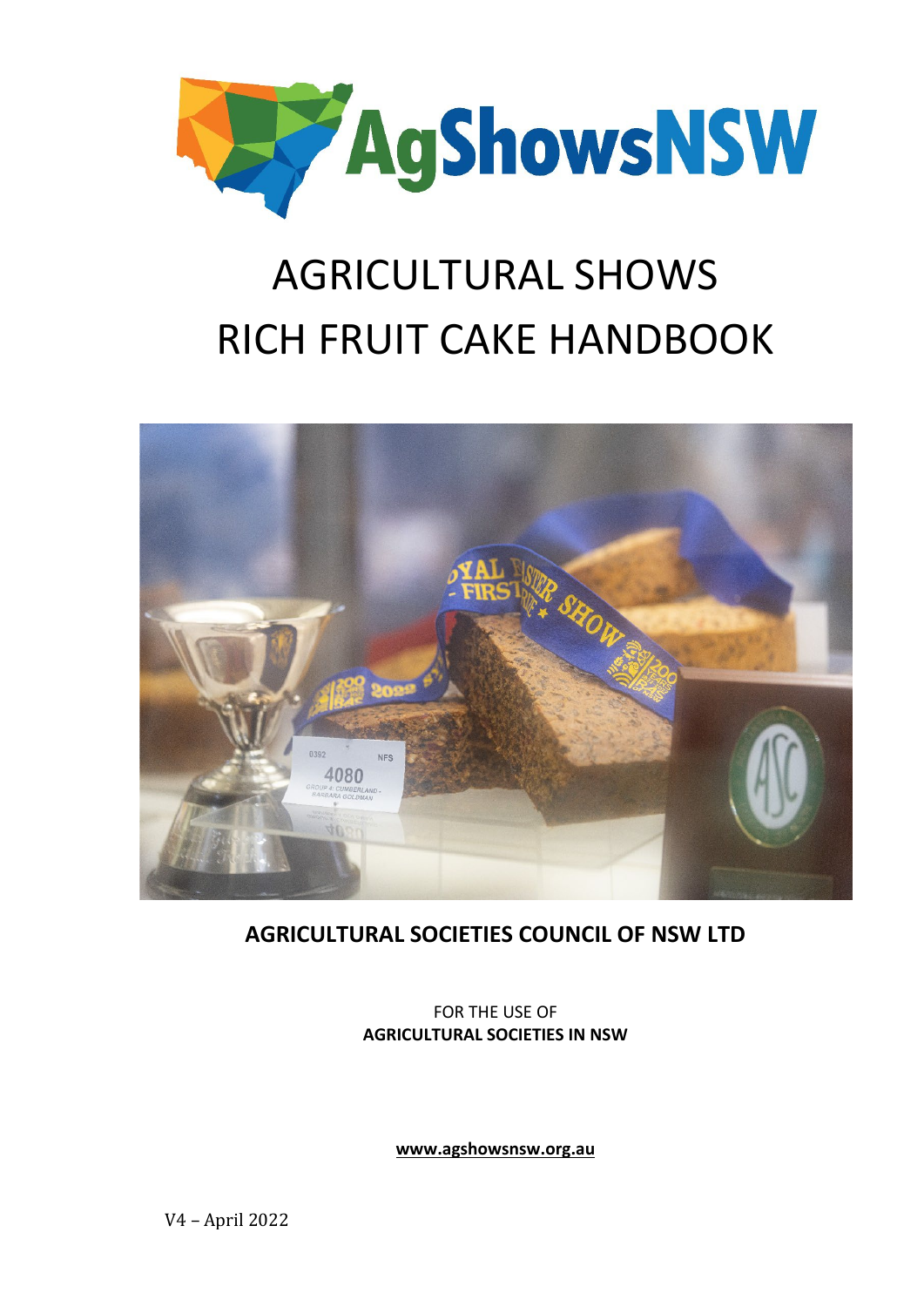### **INTRODUCTION**

This handbook has been put together to assist Show Societies and Groups on the process and procedures in running an AgShows NSW Rich Fruit Cake Competition.

Outlined within the handbook are thorough regulations across all levels of the competition and specific actions required at each level to ensure the exhibitor is able to progress onto the next stage of the competition.

### **AGSHOWS NSW RICH FRUIT CAKE – REGULATIONS**

- 1. Competition Objective:
	- a. The NSW Rich Fruit Cake Competition is conducted to seek excellence in the preparation, cooking and presentation of a rich fruit cake and to promote Australian produce.
- 2. Competition Process:
	- a. The NSW Rich Fruit Cake Competition is conducted in three stages:
		- i. Local competitions conducted under these regulations, held at Agricultural Shows affiliated with the Agricultural Societies Council of NSW. Recommend Entry befree
			- 1. Winners receive the specified prize and are eligible to enter the second stage of the competition.
		- ii. Group Finals are conducted in each of the 14 regional groups of AgShows NSW where at least two eligible entrants have won a local competition in the current year. Entry is only open to eligible winners of local competitions. Entry isfree.
			- 1. Eligible entrants are required to bake a second Rich Fruit Cake to compete in the Group Final.
			- 2. Winners receive the specified prize and are eligible to enter the third or final stage of the competition.
			- 3. If there is only one eligible entrant in a group, they will be automatically appointed Group finalist without having to present a second cake and will proceed to the State Final.
		- iii. NSW State Final is to be held at the Sydney Royal Easter Show annually. Entry is open only to the Group finalists from regional competitions. Entry isfree.
			- 1. Group Finalists are required to bake a third *Rich Fruit Cake* to compete in the NSW State Final.
			- 2. Winners receive the specified prize and are presented the AgShows NSW Plaque.
- 3. Rules
	- a. Entry to the competition is free.
	- b. At all stages of the competition Entrants must use the recipe provided.
	- c. In any year an individual competitor may participate in only one Group Final representing one Agricultural Show and, consequently, may represent only one Group in the subsequent State Final.
	- d. Agricultural Shows & AgShows NSW Groups of Shows conducting local competitions &/or Group Finals agree to follow these rules and guidelines.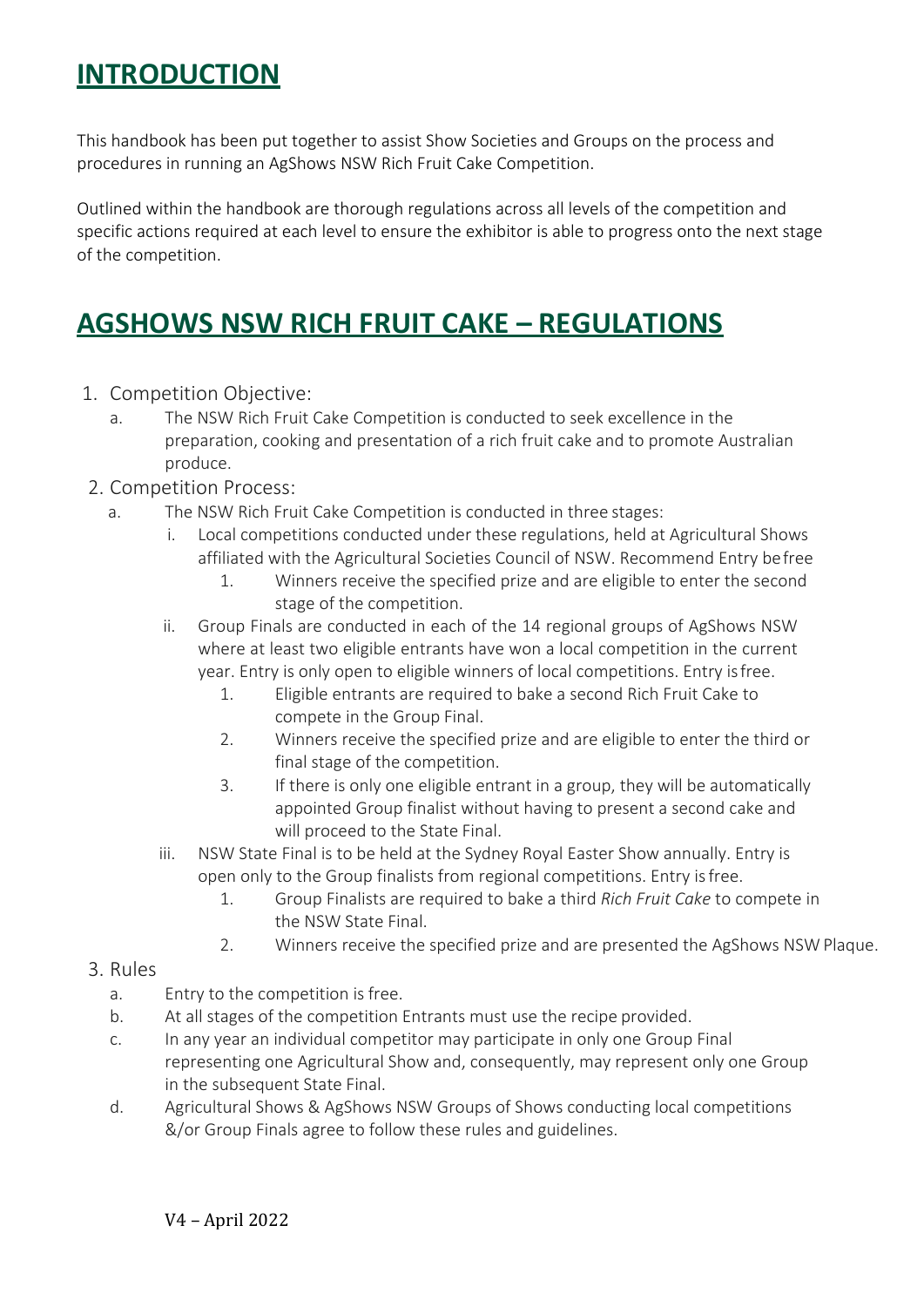- e. Presentation of exhibits is a major aspect of all show cooking from exhibitors through local competitions, group and state finals. It is imperative to achieve the objectives of the competition that exhibits are displayed at their best during judging and on display.
	- i. Exhibitors should follow the instructions of these rules and the show schedules.
	- ii. Local Competitions & Group Finals
		- 1. All exhibits should be displayed in a closed glass or similar cabinet clearly identified as being part of the "AgShows NSW Rich Fruit Cake Competition".
		- 2. Unless absolutely necessary, exhibits should not be enclosed in plastic bags or any other material.

#### f. Judging

- i. Judging of local competitions and Group Finals must follow the AgShows NSW Judges Conduct guidelines.
- ii. A judge cannot judge and exhibit at the local competition and/or Group Final
- iii. A judge cannot judge an exhibit, which the judge or his/her immediate family has baked
- iv. It is desirable for Judges at all stages to be current relevantly accredited cookery judges e.g. CWA Land Cookery Accredited.
- v. It is desirable for the names of judges at local and group level to be provided to the AgShows NSW along with results when sending the prizemoney invoice to AgShows NSW.
- vi. Exhibits are to be cut in half straight across when being judged.
- vii. Judging should be based on:
	- 1. Appearance Smooth appearance on the top bottom and sides. No sign of shiny, dark, overheated fruit protruding from the surface. The cake should be firm, smooth, fresh and moist to the touch, preferably with a well ripened patina on the top surface. Straight sides, and a smooth flat top showing even distribution of fruit.
	- 2. Finish in baking No bumps, hollows, or sunken centres, nor large cracks (a small crack is not considered a major fault). The cake should cut cleanly, without any crumbs, and without catching or dragging of fruit. There should be no burning or crusty top or sides (caused by too hot an oven or insufficient papering). After the cake is cut, the fruit closest to the outside should not appear to be dark and shiny (caused by overcooking in too hot an oven). This fault causes a bitter flavour.
	- 3. Colour Attractive, even, golden=brown on the top, bottom and sides.
	- 4. Texture Firm and fine; it should be moist, not soggy, nor dry. The texture should be smooth and even, and the same right through the cake. A well ripened cake cuts cleanly and evenly.
	- 5. Flavour & Aroma Delicious, and should be a perfect blend of fresh eggs and dairy ingredients, sugar, essences, flour, and spices, spirits, and quality dried fruit. Beware of an overpowering flavour or aroma of essences or spices, or the acrid smell of overheated fruit.
	- 6. Decoration no decoration allowed.
	- 7. Presentation all paper to be removed prior to exhibiting.
	- 8. The height of the cake should not exceed 5.7cm (57mm)
- g. Prize money & Awardsare sponsored by AgShows NSW.
	- i. Shows and Groups should pay the prize money in cash or similar method directly to their winners and apply to the AgShows NSW for reimbursement.
	- ii. Winners at local competitions are to each receive a prize of \$25.

#### V4 – April 2022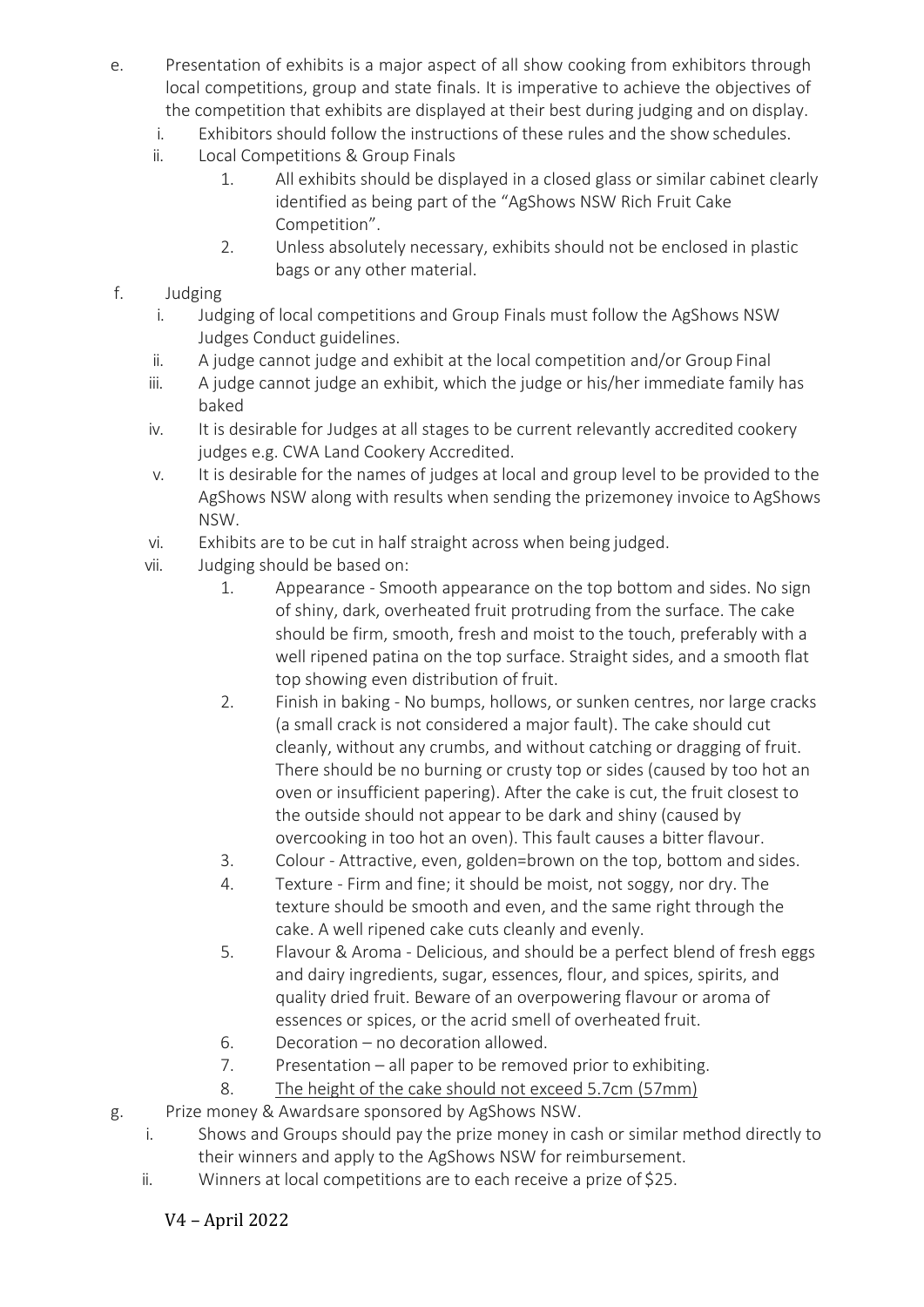- iii. The fourteen winners at Group level are to receive a cash prize of \$50.
- iv. NSW State Finalists are to receive a prize of \$100 and be awarded the AgShows NSW Plaque.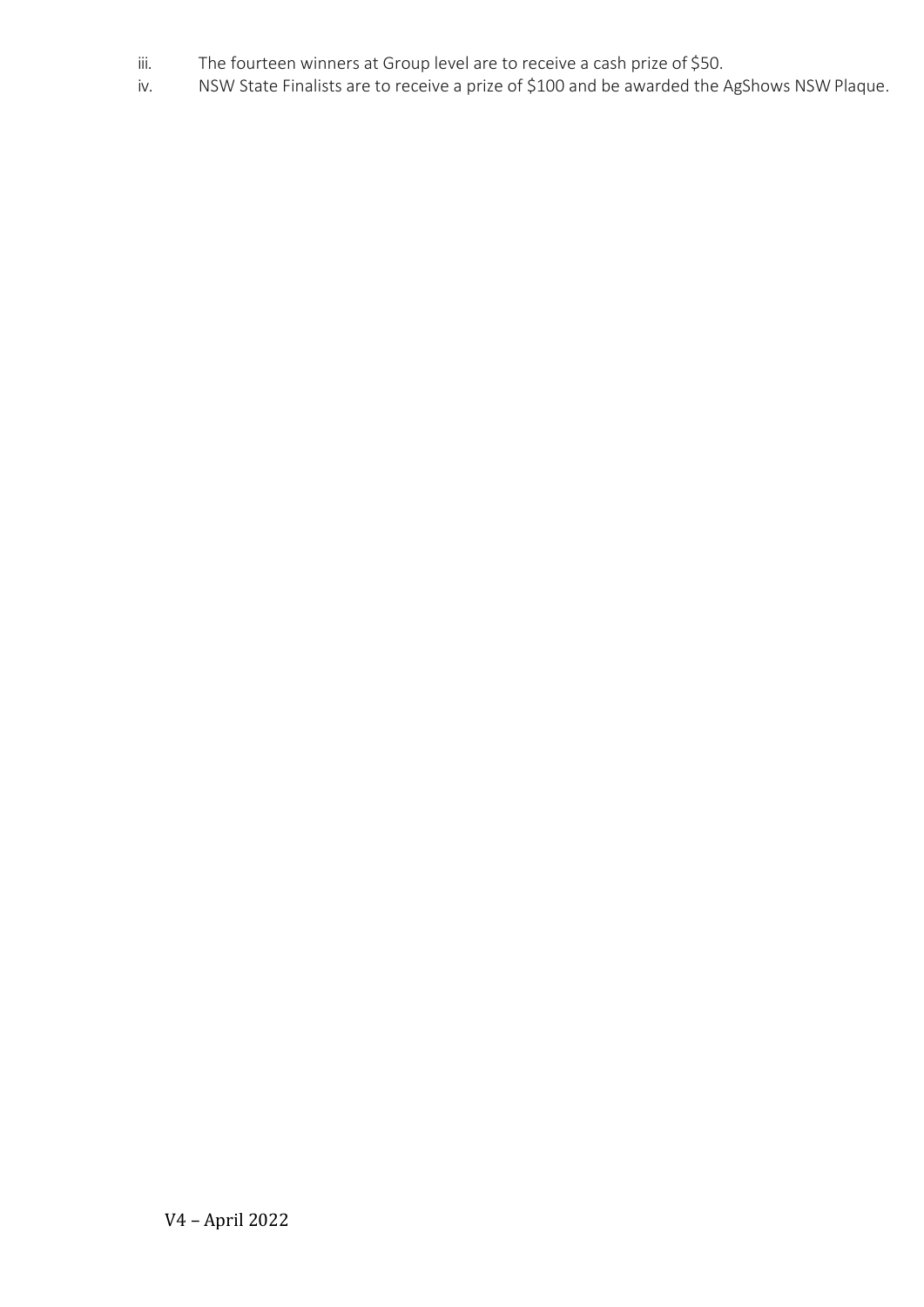#### The following recipe is compulsory for all entrants and must be printed in all schedules.

INGREDIENTS: 250g (8 oz) sultanas 250 g (8 oz) chopped raisins 250 g (8 oz) currants 125 g (4 oz) chopped mixed peel 90 g (3oz) chopped red glace cherries 90 g (3 oz) chopped blanched almonds 1/3 cup sherry or brandy 250 g (8 oz) plain flour 60 g (2 oz) self-raising flour 1/4 teaspoon grated nutmeg 1/2 teaspoon ground ginger 1/2 teaspoon ground cloves 250g (8 oz) butter 250g (8 oz) soft brown sugar ½ teaspoon lemon essence OR finely grated lemon rind ½ teaspoon almond essence ½ teaspoon vanilla essence 4 large eggs.

#### RECOMMENDED METHOD:

Mix together all the fruits and nuts and sprinkle with the sherry or brandy. Cover and leave for at least 1 hour, but preferably overnight. Sift together the flours and spices Cream together the butter and sugar with the essences. Add the eggs one at a time, beating well after, each addition, then alternately add the fruit and flour mixtures. Mix thoroughly. The mixture should be stiff enough to support a wooden spoon. Place the mixture into a prepared square 20cm x 20cm (8" x 8") tin and bake in a slow oven for approximately  $3 \frac{1}{2}$  - 4 hours. Allow the cake to cool in the tin.

Note: To ensure uniformity and depending upon the size it is suggested the raisins be snipped into 2 or 3 pieces, cherries into 4-6 pieces and almonds crosswise into 3-4 pieces.

*Judge Note: The height of the cake should not exceed 5.7cm (57mm)*